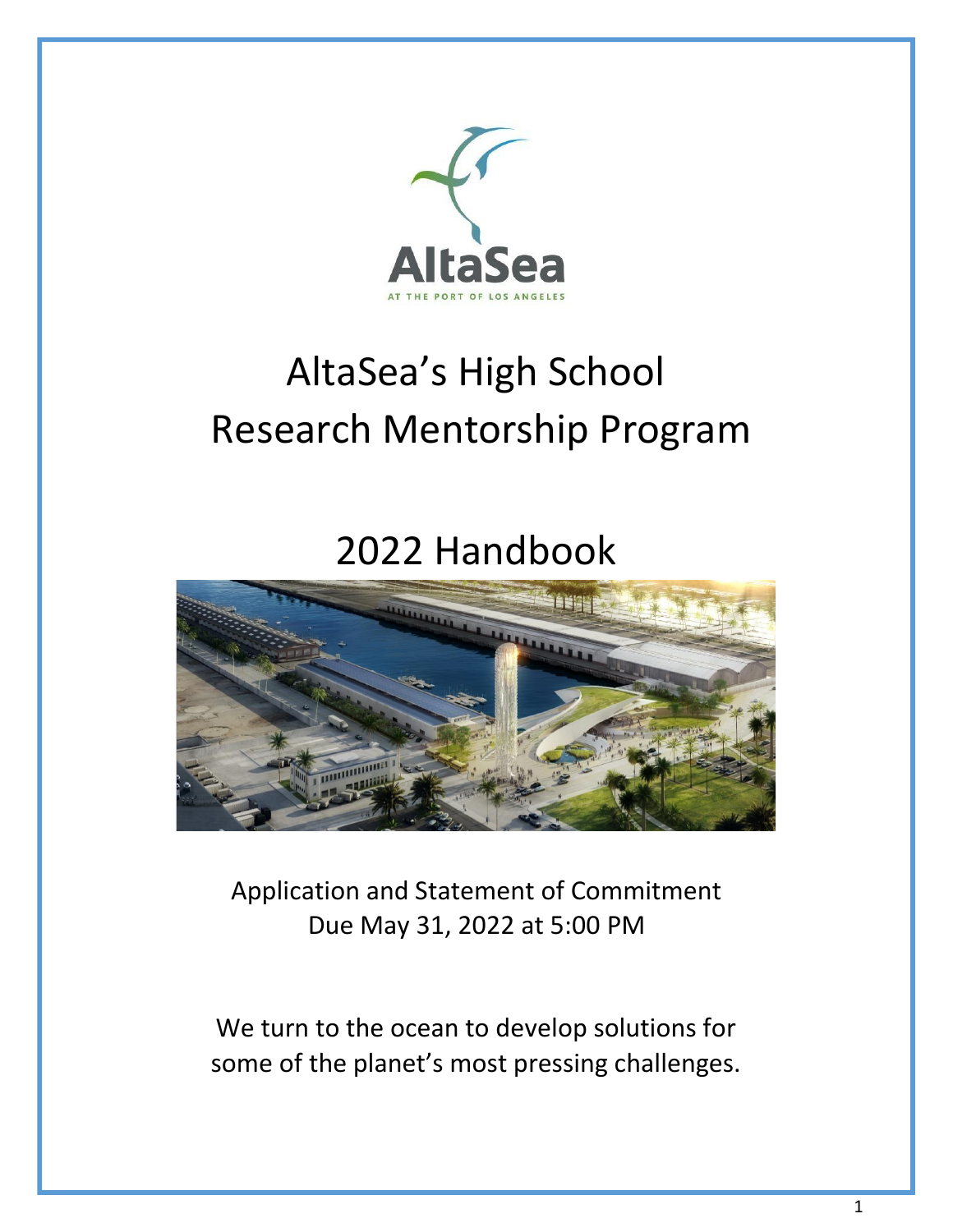

## Table of Contents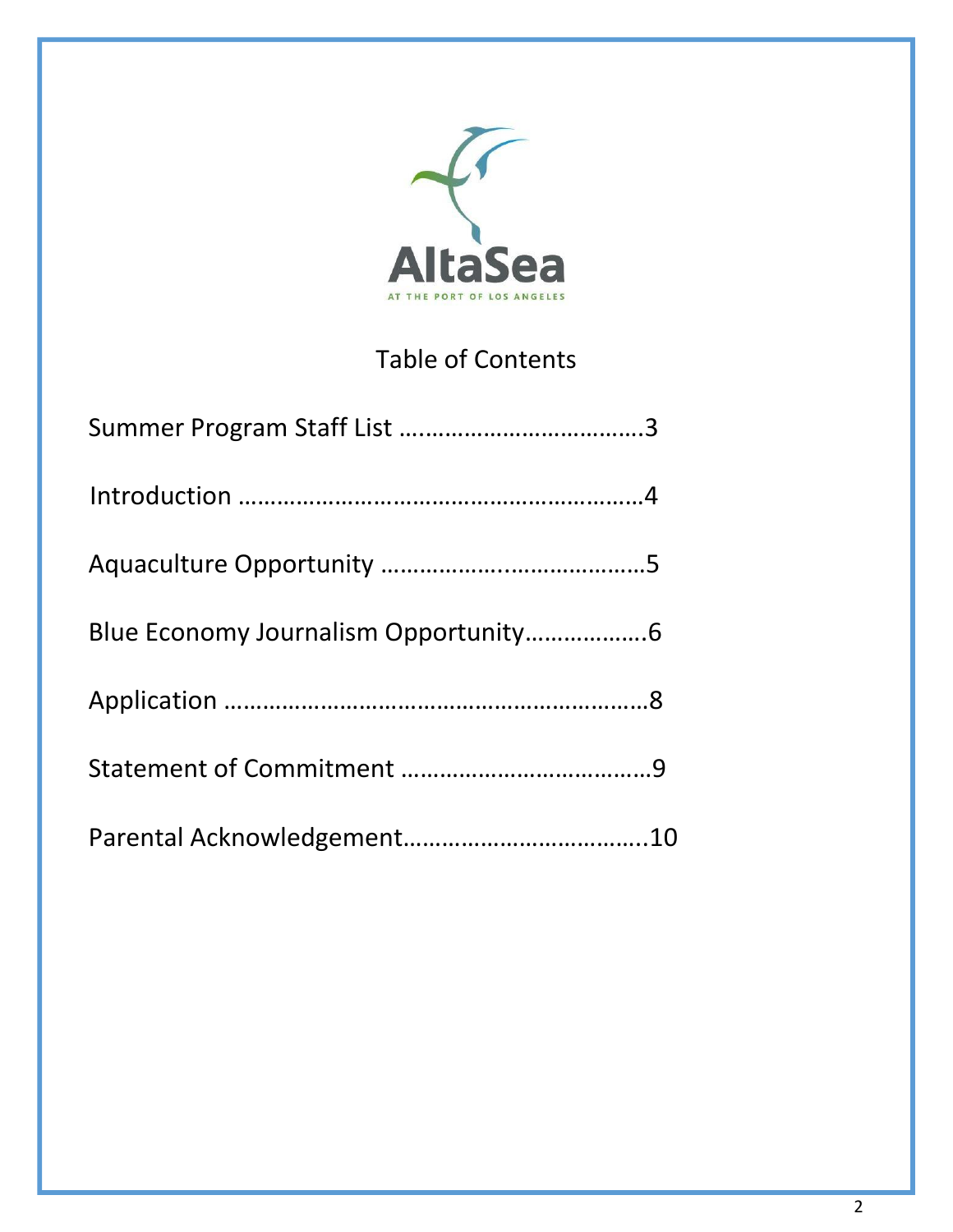

## **Staff Members Participating in High School Research Mentorship Program**

#### **AltaSea Staff:**

Robin Aube, AltaSea Director of Advancement, raube@altasea.org

**Meredith Brooks**, AltaSea Programs and Grants Manager, mbrooks@altasea.org

Jenny Krusoe, AltaSea Founding Executive Director, *jkrusoe@altasea.org* 

#### **Mentors:**

**Emily Vidovich**, AltaSea Journalist and Editor

**Nuzhdin Seaweed Lab** Graduate Students, USC Dornsife, College of Letters, Arts and Sciences

**AltaSea at the Port of Los Angeles is located at 2451 S. Signal Street, Berth 58, San Pedro, 90731**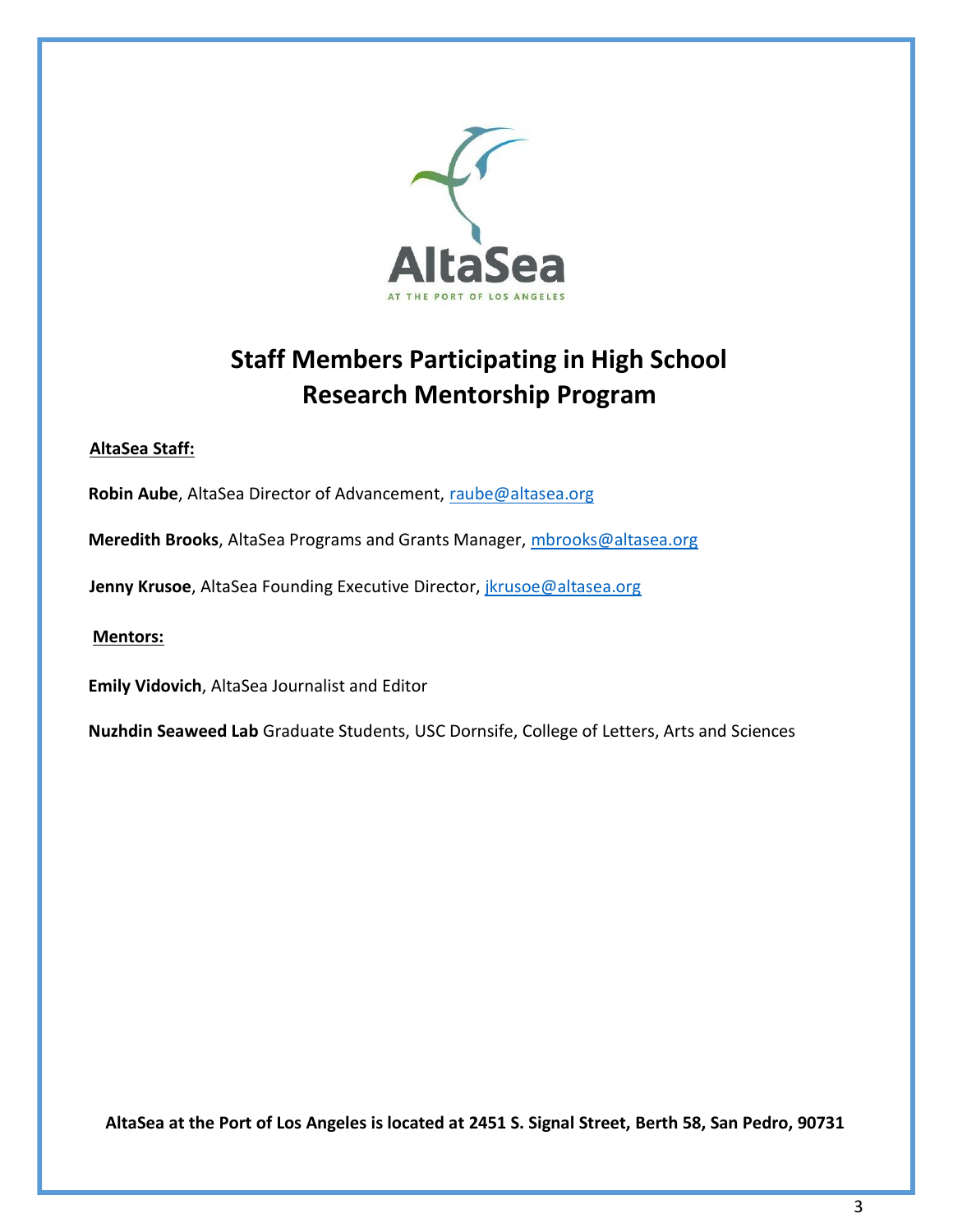

### **High School Research Mentorship Program**

#### Introduction

AltaSea at the Port of Los Angeles is poised to become the premier site where the best of science, business, and education come together to protect the oceans for future generations, while inspiring our youth and invigorating our economy. AltaSea is fortifying Los Angeles as the hub of the Blue Economy and, as a result, will find ocean-based solutions for mankind's most pressing challenges. We are passionate about providing the next generation of scientists, ocean explorers, educators, and entrepreneurs with the opportunities necessary to find solutions to food and climate security while also developing new technologies that will advance ocean exploration, clean energy security and protect the environment.

Ocean-related education is a vital component in preparing all students for Ocean STEM fields and our emphasis is on building a talented, diverse and inclusive workforce. Project Blue is AltaSea's ocean education program that includes a wide variety of learning resources and internship opportunities. The Project Blue Research Mentorship Program for high school students offers two separate opportunities, Regenerative Aquaculture or Ocean Literacy Through Journalism. Students will be expected to commit 4 hours a week for 6 weeks commencing on Monday, June 20, 2022.

The Regenerative Aquaculture program will require students to work alongside USC mentoring graduate students in the Nuzhdin Aquaculture Lab at the AltaSea campus performing duties necessary in kelp and seaweed husbandry in relation to the mentor's research. High school students will keep weekly notes and write a 2 page scientific review (review outline template to follow) of their experience to be submitted to AltaSea staff at the end of the summer program, July 29, 2022.

Those students preferring a virtual program will work with AltaSea's journalist and blogger, Emily Vidovich. High school students will learn to research and write informative Blue Ocean Economy articles. Student blogs will be published on the AltaSea website.

Upon program completion, students following each pathway will receive 24 volunteer hours of service helping them achieve an optimal college application packet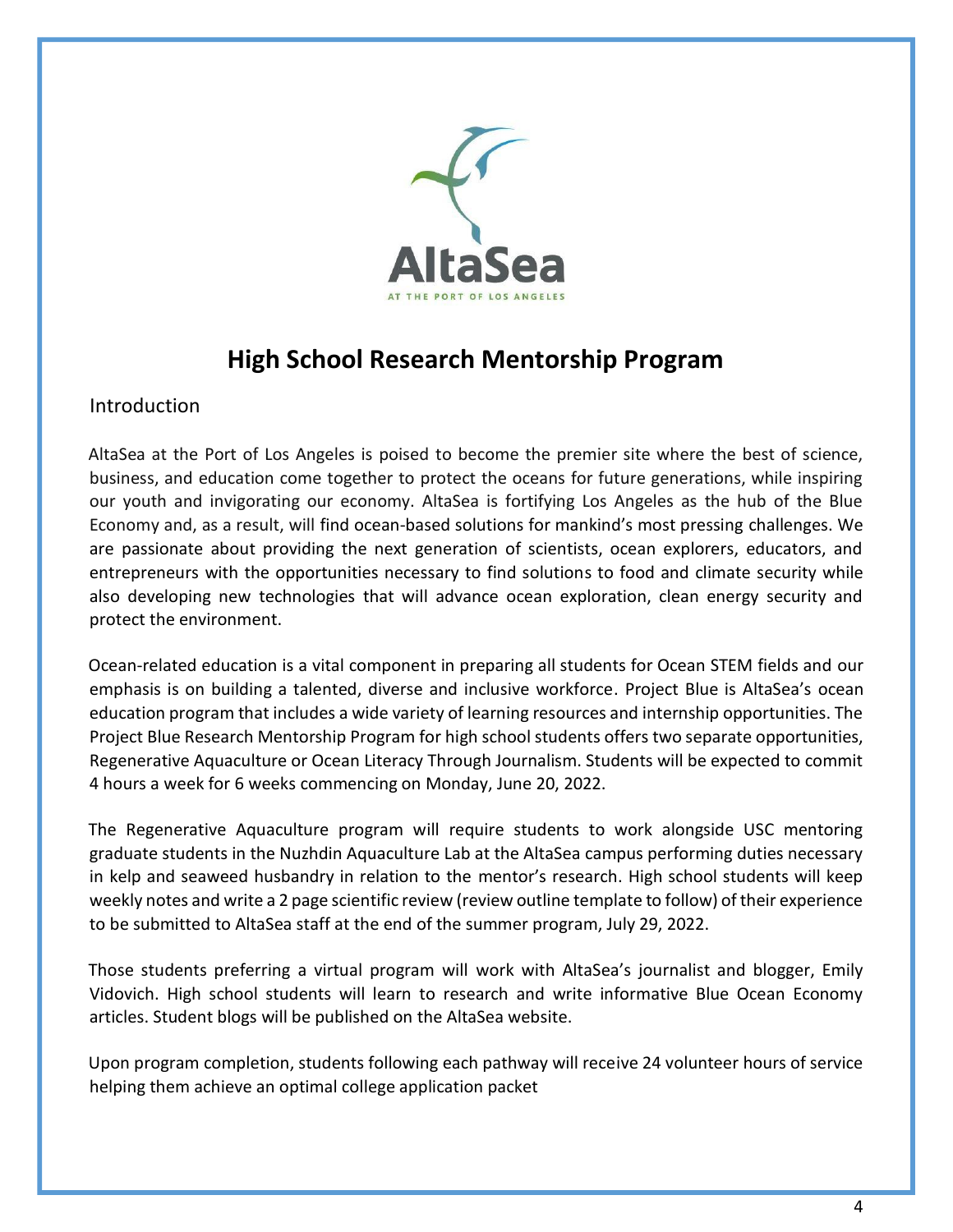

#### **USC Nuzhdin Seaweed Lab**

The Nuzhdin aquaculture lab at AltaSea is developing a seed bank from giant and golden kombu kelps. Student researchers will be provided with bulk seeds and learn how to cultivate and identify the fastest growing seeds, sort them out to individual cultures, and determine their growth rate. The project will also involve extracting DNA from the seeds, releasing seeds and attempting to grow kelps attached to gravel or lines in tanks or the ocean.

#### **USC Nuzhdin Seaweed Lab Template for the Scientific Review due July 29, 2022**

- 1. Introduction should include a short biography and original expectations of the program
- 2. Describe your research and how it fits into AltaSea's mission
- 3. Provide a summary of the work you participated in with your mentor
- 4. Reviewing the research, explain how you feel it will contribute to solving some of the planet's challenges we face
- 5. Describe how the mentorship program will contribute to your growth as a student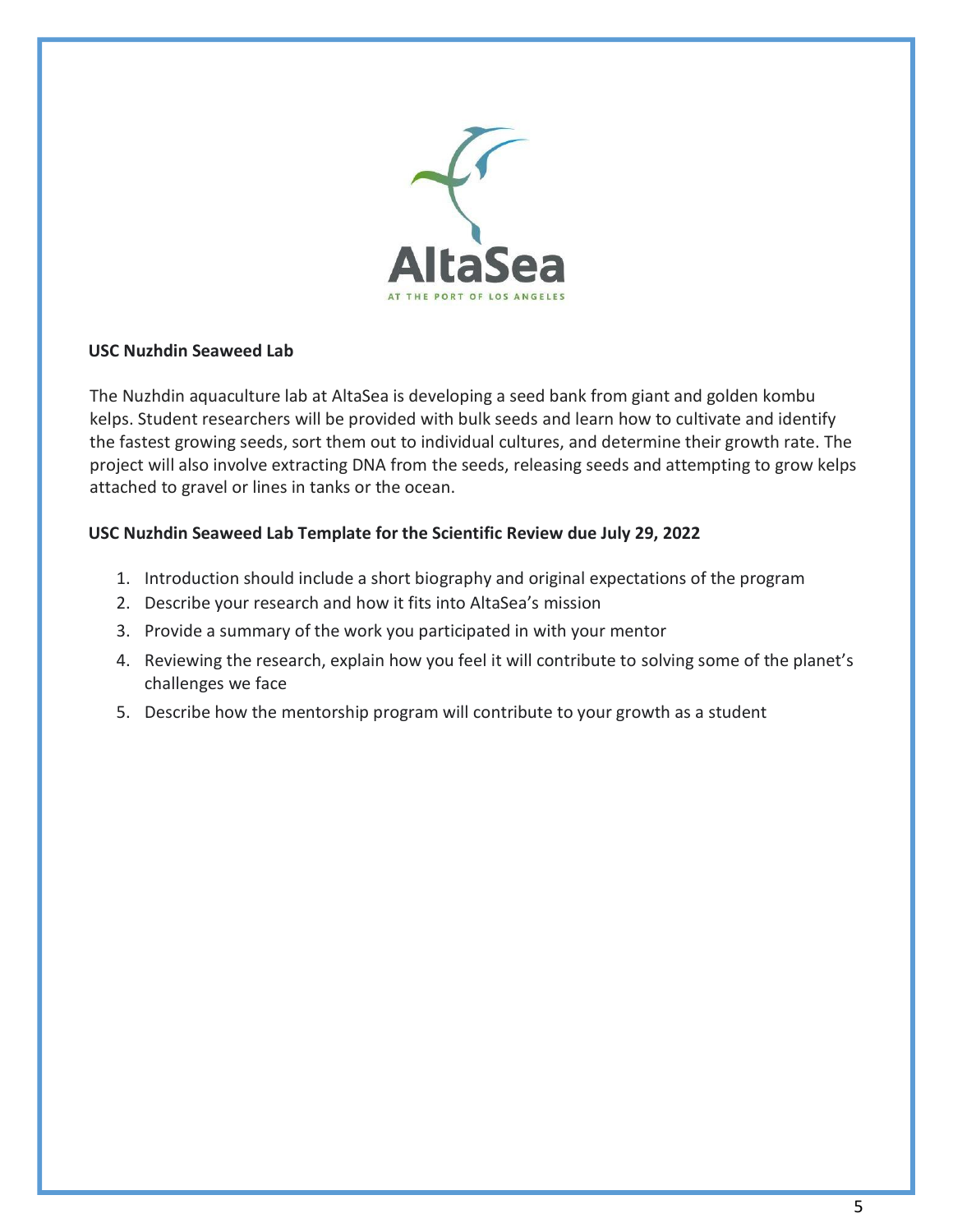

#### **Blue Economy Blogger with Staff Journalist, Emily Vidovich**

- Tasks: source articles for the AltaSea newsletter, Trending Research and write an original article
- Outcome: one published blog highlighting a Blue Economy topic published on the AltaSea website

| <b>WEEK</b> | MEETING                                                                                                                                               | <b>TASKS</b>                                                                                                                                                                                                                                    | <b>PROGRESS CHECK</b>                                                                                                                                                                                                                                                                                                                                      |
|-------------|-------------------------------------------------------------------------------------------------------------------------------------------------------|-------------------------------------------------------------------------------------------------------------------------------------------------------------------------------------------------------------------------------------------------|------------------------------------------------------------------------------------------------------------------------------------------------------------------------------------------------------------------------------------------------------------------------------------------------------------------------------------------------------------|
| 1           | Zoom (half hour) with<br>Emily:<br>introduction<br>to<br>AltaSea,<br>article<br>expectations, how to<br>find<br>reputable<br>sources.                 | Source articles and studies related to<br>your article topic.<br>Create a document or spreadsheet<br>where you have links to each article,<br>notes on what you learned from each,<br>and quotes you like.<br>Find one new article for Trending | By Thursday evening:<br>Share your document with<br>research notes with Emily,<br>along with a paragraph<br>reflection on what you<br>learned or any story ideas<br>related to the topic that came<br>up as you learned more.<br>Share article for Trending<br>Natasha,<br>AltaSea<br>with<br><b>Director of Communications</b><br>Fill in your timesheet. |
| 2           | Zoom (half hour) with<br>Emily: students<br>report back on their<br>research and identify<br>the "story," go over<br>how to structure the<br>article. | Identify the main focus of your story.<br>Create an outline of the article and see<br>where your research can fit in.<br>Identify any gaps and do research as<br>needed.<br>Find one new article for Trending.                                  | By Thursday evening:<br>Share your article outline with<br>Emily<br>Share article for Trending with<br>Natasha.<br>Fill in your timesheet.                                                                                                                                                                                                                 |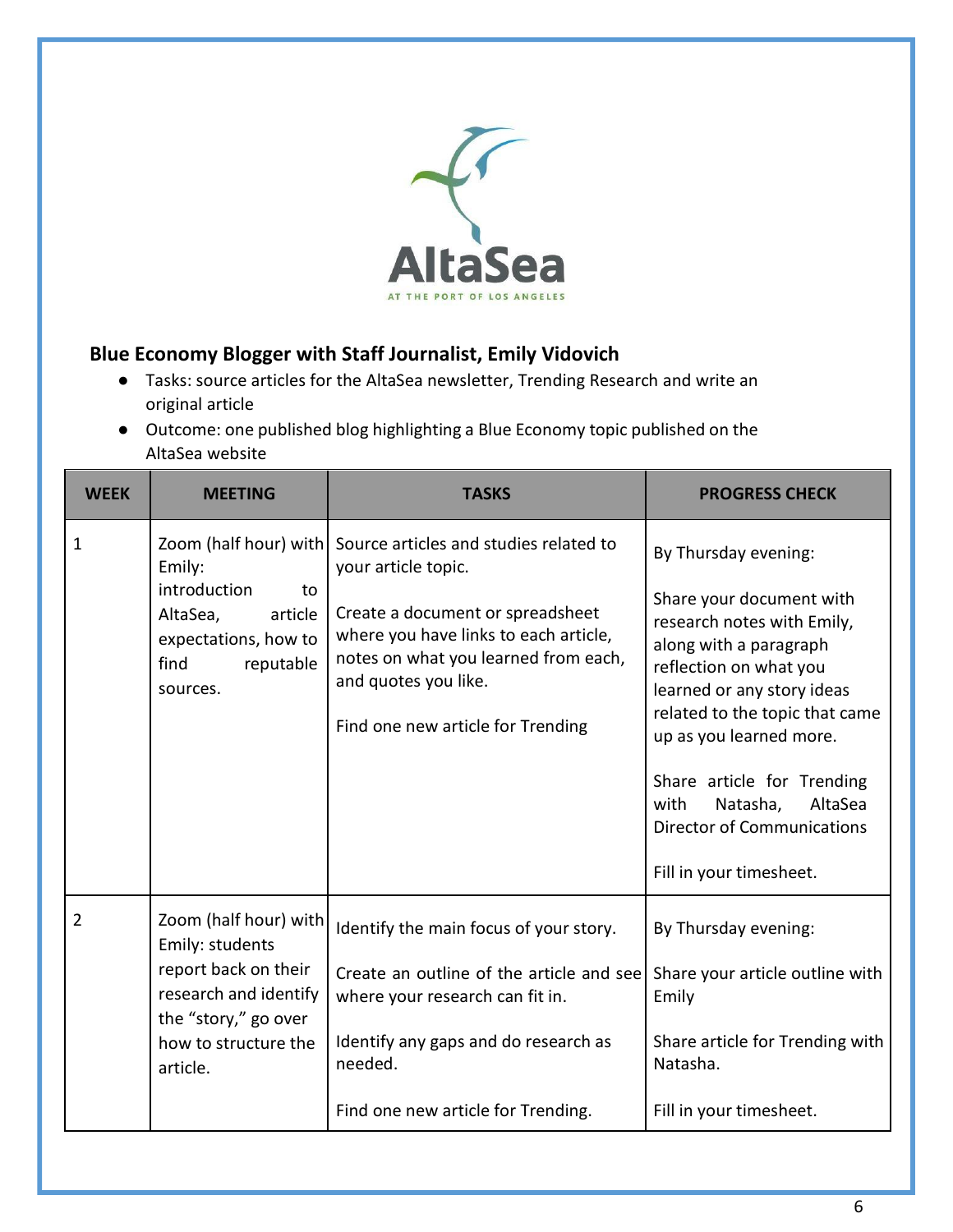| 3 | No scheduled<br>meetings unless<br>Emily's feedback<br>given on your outline<br>is unclear, then an<br>individual phone call<br>can be arranged.             | Using the feedback on your outline,<br>write your first draft. Find more<br>sources if needed. If new information<br>requires you to refine your main point,<br>do so as needed.<br>Find one new article for Trending. | By Thursday evening:<br>Share the first draft of the<br>article with Emily.<br>Share article for Trending with<br>Natasha.<br>Fill in your timesheet.      |
|---|--------------------------------------------------------------------------------------------------------------------------------------------------------------|------------------------------------------------------------------------------------------------------------------------------------------------------------------------------------------------------------------------|------------------------------------------------------------------------------------------------------------------------------------------------------------|
| 4 | No scheduled<br>meetings unless<br>Emily's feedback<br>given on your outline<br>is unclear, then an<br>individual phone call<br>can be arranged.             | Use the feedback on your first draft to<br>edit and refine your second draft.<br>Find one new article for Trending.                                                                                                    | By Thursday evening:<br>Share the second draft of the<br>article with Emily.<br>Share article for Trending with<br>Natasha.<br>Fill in your timesheet.     |
| 5 | No scheduled<br>meetings unless the<br>feedback the<br>supervisor gives on<br>your draft is unclear,<br>then an individual<br>phone call can be<br>arranged. | Use the feedback on your second draft<br>to edit and refine your third draft.<br>Find one new article for Trending.                                                                                                    | By Thursday evening:<br>Share the third draft of the<br>article with your Emily.<br>Share article for Trending with<br>Natasha.<br>Fill in your timesheet. |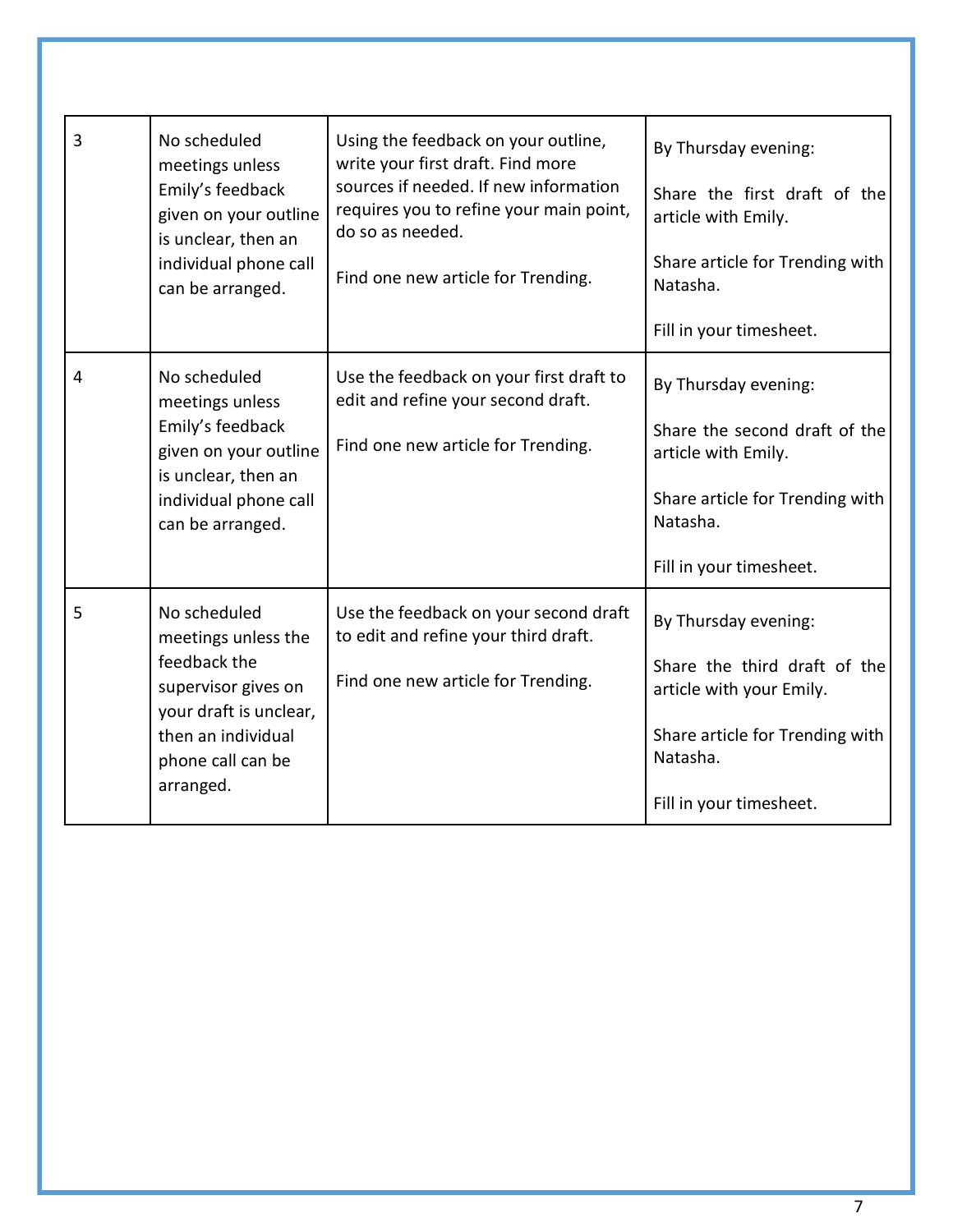

#### **APPLICATION DUE MAY 31, 2022 AT 5:00 PM**

Students must complete all required fields for your application to be considered complete. **Applicants who submit incomplete applications will not be considered for selection.**

| <b>Name</b>                    |  |
|--------------------------------|--|
| <b>Email Address</b>           |  |
| <b>High School Grade Level</b> |  |

**High School Attended\_\_\_\_\_\_\_\_\_\_\_\_\_\_\_\_\_\_\_\_\_\_\_\_\_** 

**Parent Name (please print) \_\_\_\_\_\_\_\_\_\_\_\_\_\_\_\_\_\_\_\_\_\_\_\_\_\_\_\_\_** 

**Parent Cell Number** 

#### **Which one of the following focuses are you most interested in applying for?**

Regenerative Aquaculture

Blue Economy Journalism (Virtual)

#### **Statement of Interest**

Please send a Statement of Interest with your application explaining what is most interesting to you about the focus you chose. (Statements should be a maximum of 200 words).

Submit your completed application and essay to Robin Aube raube@altasea.org

Your application will not be accepted until we receive all completed application materials and signatures. Once we receive your completed application, you will be sent a confirmation email that the application process is complete. You will then be notified if you have been chosen as one of AltaSea's High School Researchers for Summer 2022.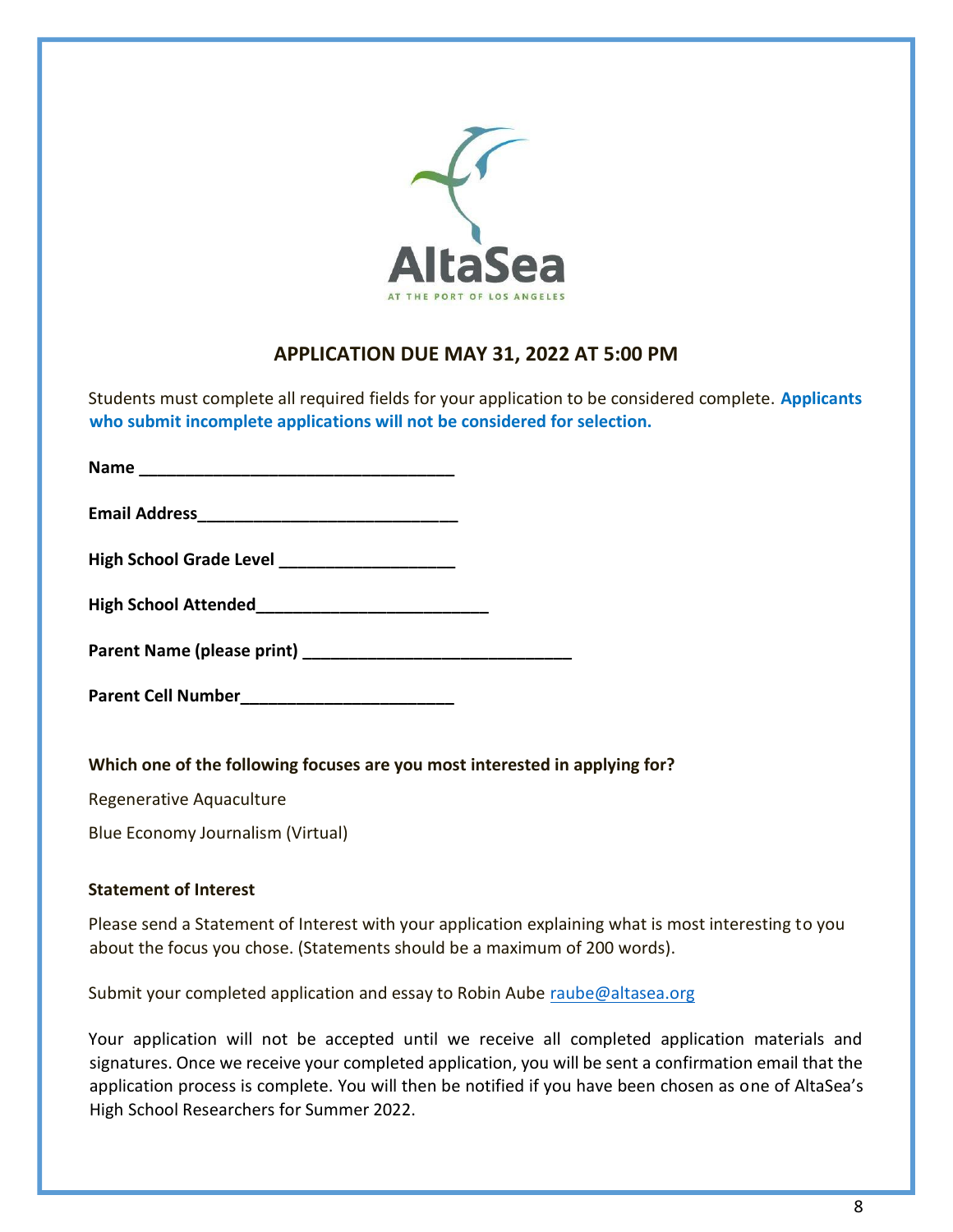

#### **Statement of Commitment**

If I am selected to participate in the AltaSea High School Research Mentorship program, I will commit to the best of my ability 4 hours per week to the summer program.

As a participant, I understand I will be working with an accomplished professional in the field I have chosen and the program will be closely overseen by an AltaSea staff member.

The program will formally begin on **June 20, 2022** completing on **Friday, July 29, 2022**. The day of the week and the time of day that the four hours you commit to the program will be mutually agreed upon between you and your mentor. For those participating in the USC Nuzhdin Lab program, the scientific review should be electronically sent to Robin Aube raube@altasea.org no later than **July 29, 2022 at 5:00 pm.** 

**Statement of Commitment**: I will commit to the best of my ability 4 hours per week to the AltaSea Research Mentorship summer program. Upon submission and approval of either the blog I have written for the journalism focus or submission and approval of the scientific review I have written for the aquaculture focus, I will receive 24 volunteer hours towards my college application packet from Altasea at the Port of Los Angeles in a formal letter signed by AltaSea's President and Chief Executive Officer, Terry Tamminen.

| Signed | . . |
|--------|-----|
|--------|-----|